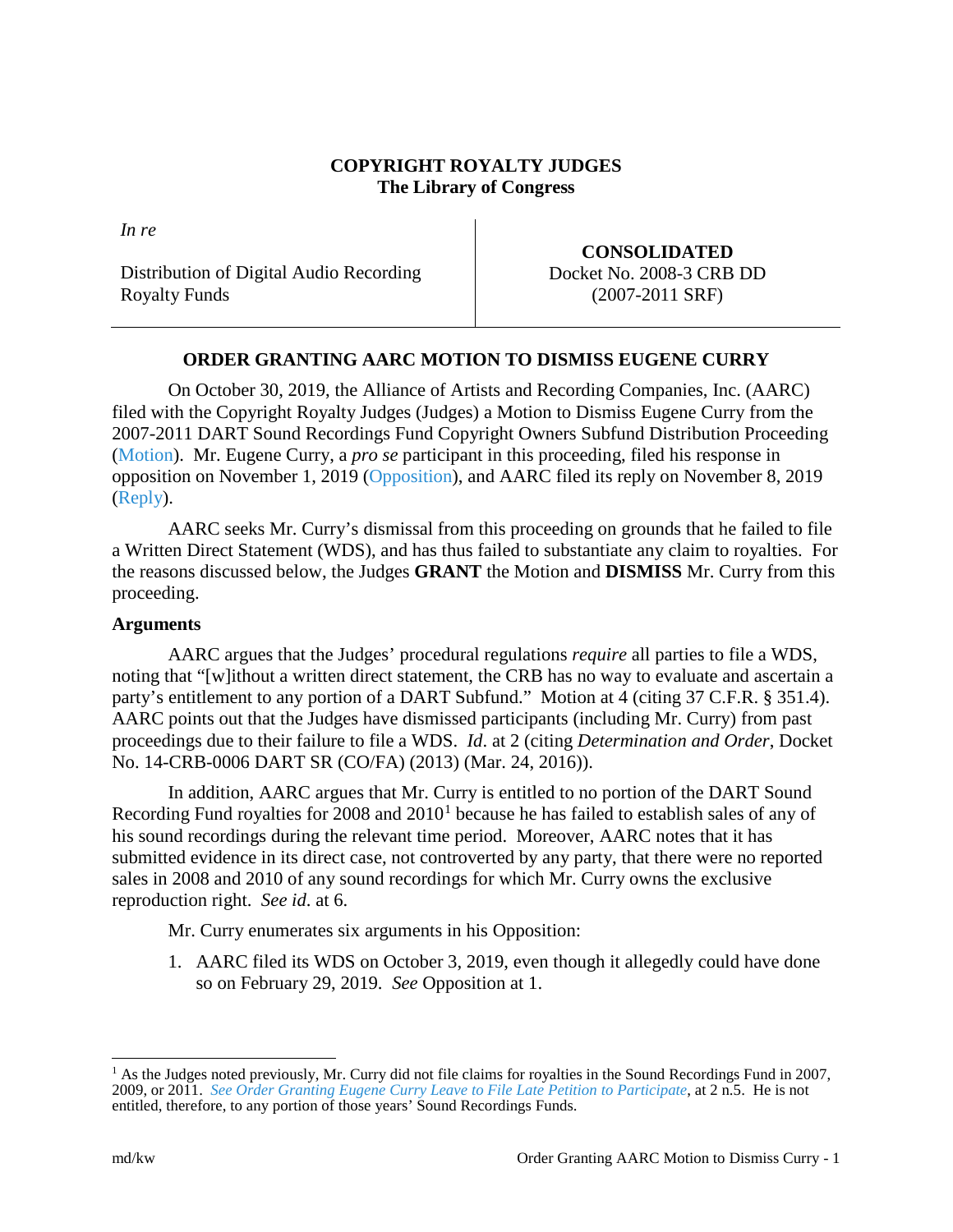- 2. AARC has filed numerous pleadings seeking to dismiss Mr. Curry from the proceeding and to oppose Mr. Curry's efforts to have his participation reinstated. During that period Mr. Curry was caring for a loved one. *See id*.
- 3. AARC did not seek to include Mr. Curry in settlement discussions during the voluntary negotiation period. *See id*.
- 4. Mr. Curry was allegedly misled by the "CRB help department" into believing that he did not need to file a WDS on October 3, 2019. *Id*.
- 5. Mr. Curry "filed for Discovery certain 'PROOF OF EVIDENCE, from AARC, and their clients[,] of documentation that was not provided in their sworn testimony and exhibits." *Id*. at 1-2.
- 6. Mr. Curry "is and always has been … the Copyright Owner of the Musical Digital EMBODIMENT OF RIGHTS TO The Music performance's [*sic*] as producer and Performer of the second of the two rights in the Sound recording. And of the 2% remaining \$1000.00." *Id*. at 2. In addition, Mr. Curry notes that the Judges "have discretion to decide if a [*sic*] individual party would be harmed unfairly by a party seeking to dismiss another." *Id*. Mr. Curry then appears to cite a number of regulatory and statutory provisions: "37CFR}351.6 351.5(b) 308.106(b)(c) US Code{ 1001.(7)(b)(c)(d)ii (8)351.5(b)351." (*sic) Id*.

In its Reply, AARC controverted each of Mr. Curry's points:

- 1. AARC met the Judges' October 3, 2019 due date for filing its WDS. *See* Reply at 2.
- 2. AARC filed motions and responsive pleadings as permitted by the Judges' procedural rules. *See id*. at 3.
- 3. AARC was under no obligation to negotiate or reach a settlement with Mr. Curry. *See id*.
- 4. "[I]t is not the CRB's responsibility to advise Curry as to the procedural requirement of a DART distribution proceeding." *Id*. at 4.
- 5. Mr. Curry's discovery request does not excuse his failure to file a WDS and was, in any event, defective. *See id*. at 6.
- 6. Mr. Curry's "bald assertions" do not constitute sufficient evidence for the CRB to award him royalties, and do not excuse his failure to file a WDS. *See id*. at 7. In addition, Mr. Curry's regulatory and statutory citations do not support his argument that the Judges may find that he was harmed unfairly by AARC seeking to have him dismissed. *See id*.

## **Discussion**

WDSs in this proceeding were due on October 3, 2019. *See Notice of Participants, Commencement of Voluntary Negotiation Period, and Case Scheduling Order*, at 5 (Feb. 27, 2019) (*[Scheduling Order](https://app.crb.gov/case/viewDocument/3729)*). Mr. Curry did not file a WDS by that date. He requested leave to file a late WDS, *see* [Motion to Re-Submit Written Direct Statement Previously Denied for Subject](https://app.crb.gov/case/viewDocument/12350)  [Title](https://app.crb.gov/case/viewDocument/12350) (Oct. 30, 2019), and the Judges denied the request. *See [Order Denying Curry Motion to](https://app.crb.gov/case/viewDocument/15281)*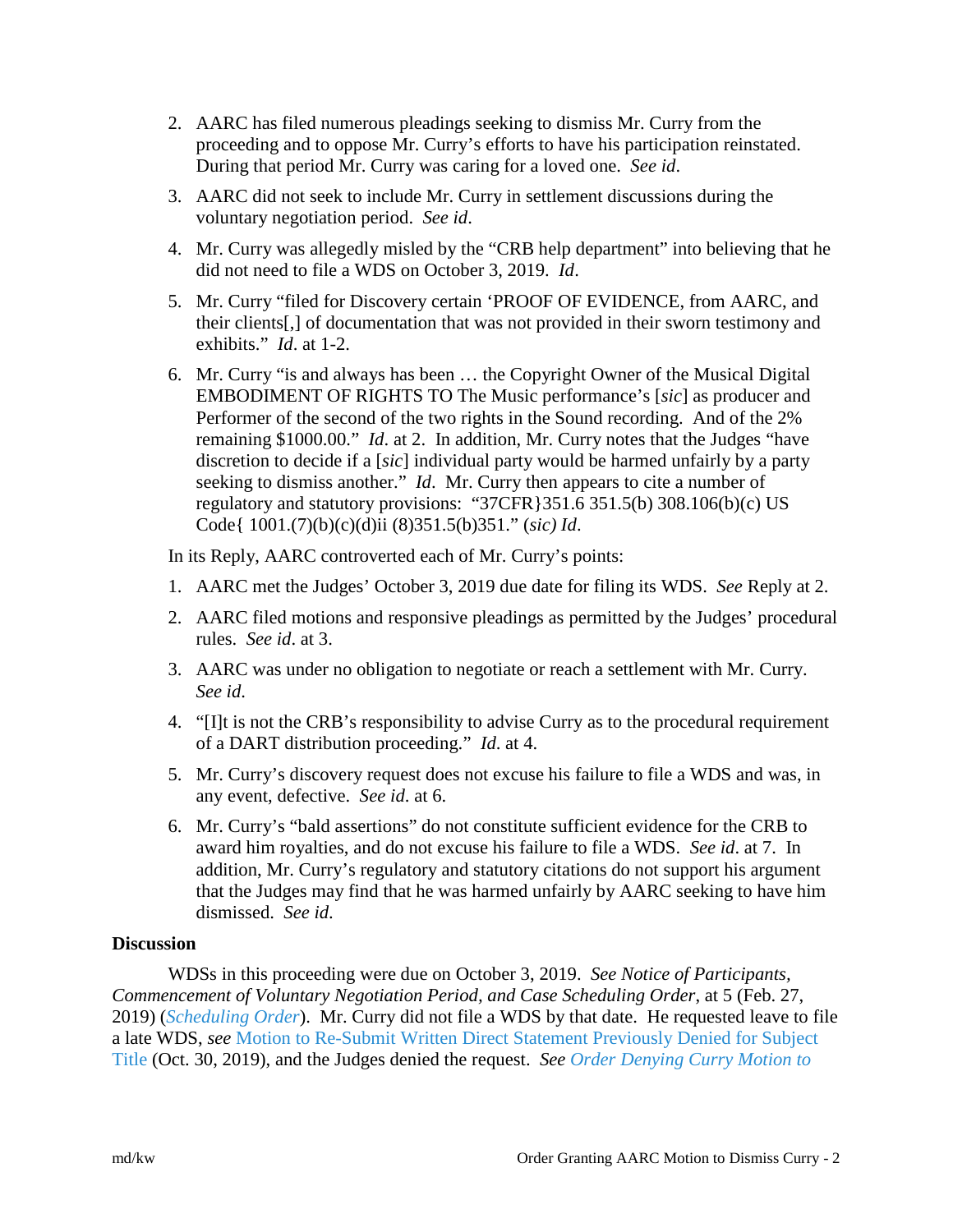[Resubmit Written Direct Statement](https://app.crb.gov/case/viewDocument/15281) (Nov. 15, [2](#page-2-0)019).<sup>2</sup> The question before the Judges is no longer whether Mr. Curry's failure to meet the October 3 deadline should be excused. The Judges have already answered that question. *See id*. The question is whether Mr. Curry may continue to participate in this proceeding having failed to present a direct case.

It is well-settled that filing a WDS is "an essential requirement for further participation" in a proceeding. *Order Granting in Part Allocation Phase Parties' Motion to Dismiss Multigroup Claimants and Denying Multigroup Claimants' Motion for Sanctions against Allocation Phase Parties*, at 3 (Aug. 11, 2019) (*August 11 Order*); *see* 37 C.F. R. 351.4(a); *see also Order Granting SoundExchange Motion to Dismiss Muzak LLC*, Docket No. 2006-1 CRB DSTRA (Jan. 10, 2007); *Order Granting SoundExchange's Motion to Dismiss Persons and Entities That Did Not File a Written Direct Statement*, Docket No. 2005-1 CRB DTRA (Jan. 20, 2006); *Order*, Docket No. 2000-9 CARP DTRA 1&2 (Apr. 23, 2001).

By statute, parties seeking DART royalties from the Sound Recordings Fund must demonstrate that they are "interested copyright parties" as defined in 17 U.S.C. § 1001(7), and that their sound recordings have been "(A) embodied in a digital musical recording or an analog musical recording lawfully made under this title that has been distributed, and (B) distributed in the form of digital musical recordings or analog musical recordings or disseminated to the public in transmissions" during the royalty year at issue. 17 U.S.C. § 1006(a)(1). To make such a demonstration a participant must provide *evidence* of distribution or dissemination. Failing to file a WDS that presents evidence of sales or transmissions precludes a party's further participation in a DART distribution proceeding.

The Judges agree with and adopt AARC's evaluation of the six arguments offered in the Opposition. *See* Reply at 2-7. More fundamentally, the Judges find the arguments irrelevant. Neither AARC's conduct nor any statements by CRB staff or contractors have any bearing on any party's obligation to file a WDS as set forth in the Judges' *Scheduling Order*. A party's efforts to seek discovery is likewise not relevant to the requirement to file a WDS. None of the statutory or regulatory citations in the Opposition are on point or support the (again irrelevant) assertion that the Judges "have discretion to decide if a individual party would be harmed unfairly by a party seeking to dismiss another." Opposition at 2. Additionally, none of Mr. Curry's filings contain the necessary evidence of distribution or dissemination, such as sales or transmissions, that would constitute the substance of an appropriate WDS. Thus, the defects in Mr. Curry's filings are not merely formal or procedural in nature (which might be understandable in a *pro se* filing), but rather demonstrate the absence of a substantive direct case supporting his assertions and his lack of a significant interest sufficient to remain a participant in this proceeding.

<span id="page-2-0"></span><sup>&</sup>lt;sup>2</sup> By separate [order](https://app.crb.gov/case/viewDocument/20244) issued today the Judges have denied Mr. Curry's November 21, 2019 Motion for [Reconsideration](https://app.crb.gov/case/viewDocument/15706) of their November 15<sup>th</sup> order.